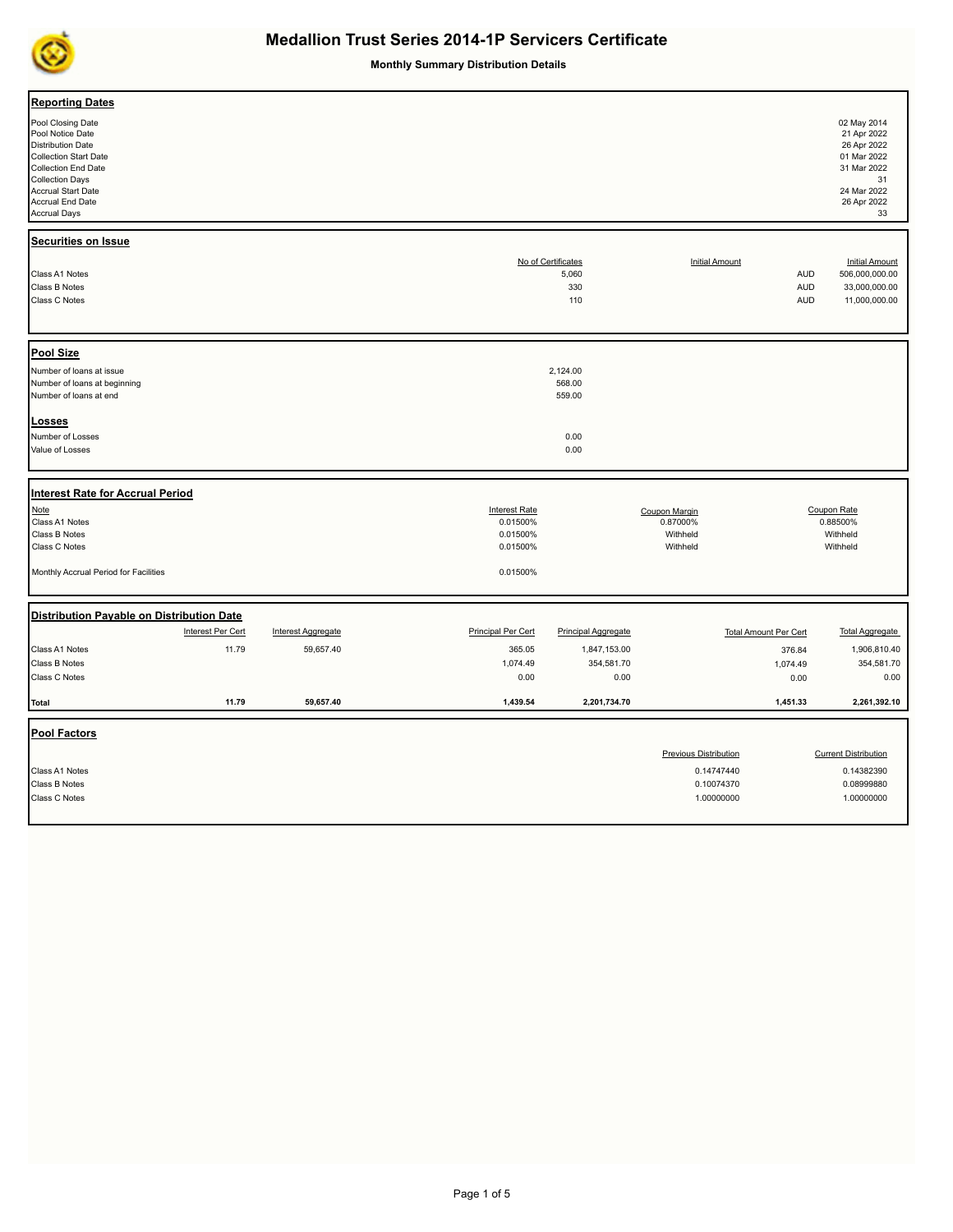

#### **Monthly Summary Distribution Details**

### **Monthly Cashflow Working Sheet**

|                                             | Aggregate  |
|---------------------------------------------|------------|
| FCC + Offset Total                          | 234,711.75 |
| Other Income                                | 316.74     |
| Interest On Collections                     | 42.45      |
|                                             |            |
| Available Distribution Amount               | 235,070.94 |
| Other Taxes                                 | 0.00       |
| Trustee and Manager Fees                    | 2,896.84   |
| Servicing Fee                               | 20,070.46  |
| <b>Liquidity Commitment Fee</b>             | 2,847.95   |
| <b>Support Facility</b>                     | 118,362.03 |
| <b>FCC Other Creditors</b>                  | 100.30     |
| Other Expense                               | 67.52      |
| <b>Liquidity Repayment Amount</b>           | 0.00       |
| A1 Coupon                                   | 59,657.40  |
| <b>B</b> Coupon                             | n/a        |
| Principal Draw Repayment Amount             | 0.00       |
| Principal Charge Off Reimbursement          | 0.00       |
| Extraordinary Reserve Draw Repayment Amount | 0.00       |
| C Coupon                                    | n/a        |
| Arranging Fee                               | 0.00       |
| Required Distribution Amount                | 235,070.94 |
| Income shortfall                            |            |
| <b>Liquidity Facility Draw</b>              | 0.00       |
| <b>Principal Draw</b>                       | 0.00       |
| Extraordinary Expense Draw                  | 0.00       |
|                                             |            |
| Income Carryover Amount                     | 0.00       |
| Principal Chargeoff Unreimbursement         | 0.00       |
| Principal Chargeoff                         | 0.00       |

Total Principal Chargeoff Reimbursement Due 0.00

| <b>Payment Allocation Cascade</b>              |                   |                         |                    |
|------------------------------------------------|-------------------|-------------------------|--------------------|
|                                                | <b>Due Amount</b> | <b>Available Amount</b> | <b>Paid Amount</b> |
| Available Distribution Amount                  |                   |                         | 235,070.94         |
| <b>Principal Draw</b>                          |                   |                         | 0.00               |
| <b>Liquidity Draw</b>                          |                   |                         | 0.00               |
| Extraordinary Expense Draw                     |                   |                         | 0.00               |
| Available Funds                                |                   |                         | 235,070.94         |
| Other Taxes                                    | 0.00              | 235,070.94              | 0.00               |
| Trustee and Manager Fees                       | 2,896.84          | 235,070.94              | 2,896.84           |
| <b>Servicing Fee</b>                           | 20,070.46         | 232,174.10              | 20,070.46          |
| <b>Liquidity Commitment Fee</b>                | 2,847.95          | 212,103.64              | 2,847.95           |
| <b>Support Facility</b>                        | 118,362.03        | 209,255.69              | 118,362.03         |
| <b>FCC Other Creditors</b>                     | 100.30            | 90,893.66               | 100.30             |
| Other Expense                                  | 67.52             | 90,793.36               | 67.52              |
| <b>Liquidity Repayment Amount</b>              | 0.00              | 90,725.84               | 0.00               |
| A1 Coupon                                      | 59,657.40         | 90,725.84               | 59,657.40          |
| <b>B</b> Coupon                                | n/a               | 31,068.44               | n/a                |
| Principal Draw Repayment Amount                | 0.00              | 24,260.54               | 0.00               |
| Principal Charge Off Reimbursement             | 0.00              | 24,260.54               | 0.00               |
| Extraordinary Reserve Draw Repayment Amount    | 0.00              | 24,260.54               | 0.00               |
| C Coupon                                       | n/a               | 24,260.54               | n/a                |
| Arranging Fee                                  | 0.00              | 0.00                    | 0.00               |
| Total Income Carryover Amount                  |                   | 0.00                    |                    |
| <b>Total Principal Chargeoff Reimbursement</b> |                   |                         | 0.00               |
| <b>Excess Distribution</b>                     |                   |                         | 0.00               |
| Unpaid Facility Int Chg                        |                   |                         |                    |
| - Liquidity                                    |                   |                         | 0.00               |
| - Extraordinary Expense                        |                   |                         | 0.00               |
| Unpaid Security Interest Amount                |                   |                         |                    |

 - Class A1 Notes 0.00 - Class B Notes

- Class C Notes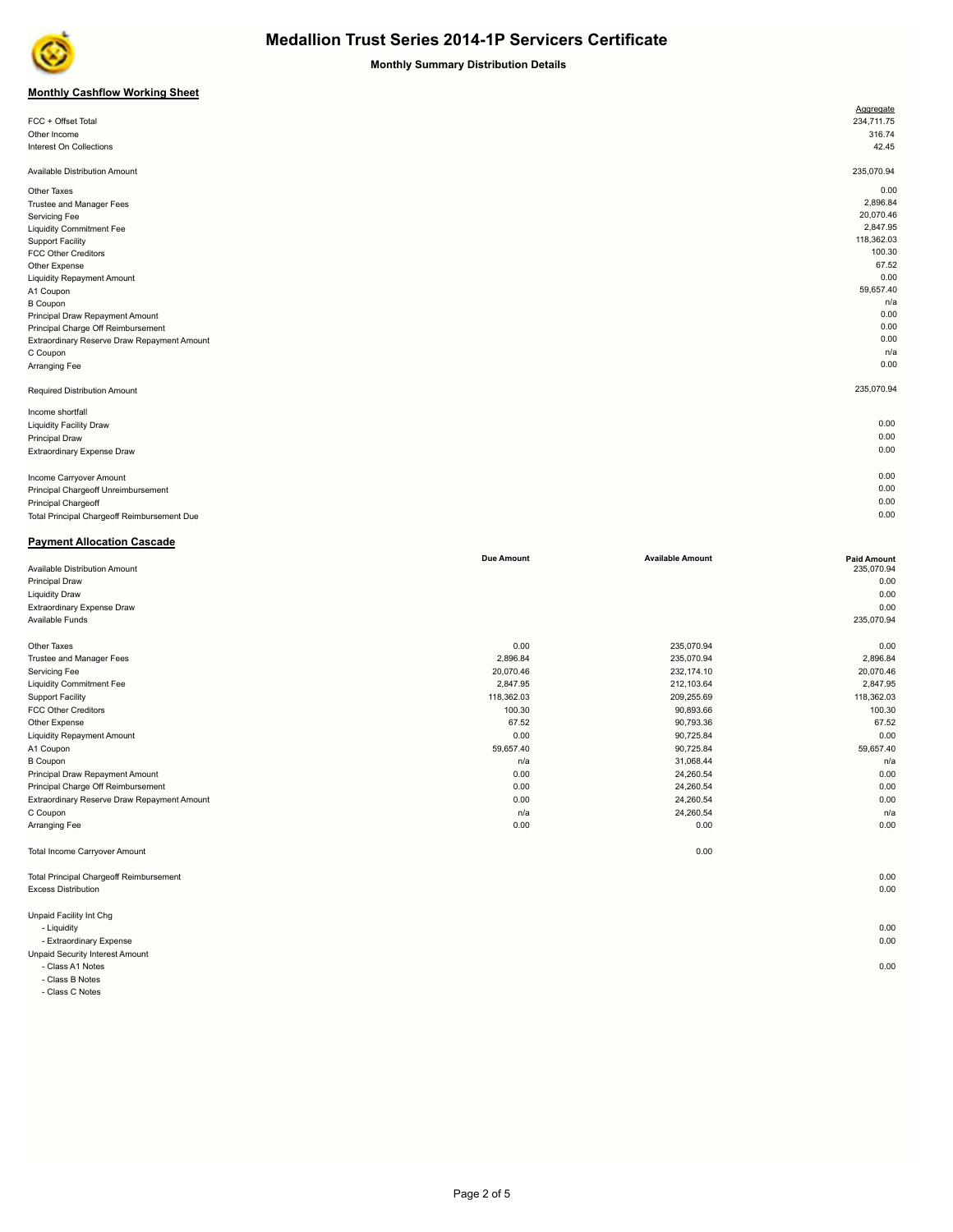

#### **Monthly Summary Distribution Details**

#### **Facilities Outstanding**

| . acmacs outstanding                         |              |
|----------------------------------------------|--------------|
| Liquidity Commitment Facility Limit          | 3,500,000.00 |
| Beginning Liquidity Commitment Facility      | 3,500,000.00 |
| Previous Liquidity Facility Draw             | 0.00         |
| Repayment of Liquidity Facility              | 0.00         |
| <b>Liquidity Facility Draw</b>               | 0.00         |
| <b>Ending Liquidity Commitment Facility</b>  | 3,500,000.00 |
| <b>Beginning Principal Draw</b>              | 0.00         |
| Previous Principal Draw                      | 0.00         |
| Repayment of Principal Draw                  | 0.00         |
| <b>Principal Draw</b>                        | 0.00         |
| <b>Ending Principal Draw</b>                 | 0.00         |
| ExtraOrdinary Expense Facility Limit         | 150,000.00   |
| Beginning ExtraOrdinary Expense Facility     | 150,000.00   |
| Previous ExtraOrdinary Expense Draw          | 0.00         |
| Repayment of ExtraOrdinary Expense Facility  | 0.00         |
| ExtraOrdinary Expense Draw                   | 0.00         |
| <b>Ending ExtraOrdinary Expense Facility</b> | 150,000.00   |
|                                              |              |

#### **Coupon and Principal Distribution Workshee**

|                                                       | Per Certificate | Aggregate |
|-------------------------------------------------------|-----------------|-----------|
| <b>Class A1 Notes</b>                                 |                 |           |
| Unpaid Security Coupon (after last distribution date) | 0.00            | 0.00      |
| Interest on Unpaid Security Coupon                    | 0.00            | 0.00      |
| Security Coupon                                       | 11.79           | 59,657.40 |
| <b>Total Coupon</b>                                   | 11.79           | 59,657.40 |
|                                                       |                 |           |
| Unpaid Security Coupon (after last distribution date) |                 |           |
| Interest on Unpaid Security Coupon                    |                 | 0.00      |
| Security Coupon                                       |                 | 59,657.40 |
| Coupon Payable                                        | 11.79           | 59,657.40 |
| <b>Unpaid Security Coupon</b>                         |                 | 0.00      |
|                                                       |                 |           |

#### **Class B Notes**

| Unpaid Security Coupon (after last distribution date) |  |
|-------------------------------------------------------|--|
| Interest on Unpaid Security Coupon                    |  |
| <b>Security Coupon</b>                                |  |
| <b>Total Coupon</b>                                   |  |
|                                                       |  |

## Unpaid Security Coupon (after last distribution date)

Interest on Unpaid Security Coupon Security Coupon Coupon Payable Unpaid Security Coupon

**Class C Notes**<br>Unpaid Security Coupon (after last distribution date) Interest on Unpaid Security Coupon Security Coupon Total Coupon

Unpaid Security Coupon (after last distribution date) Interest on Unpaid Security Coupon Security Coupon Coupon Payable Unpaid Security Coupon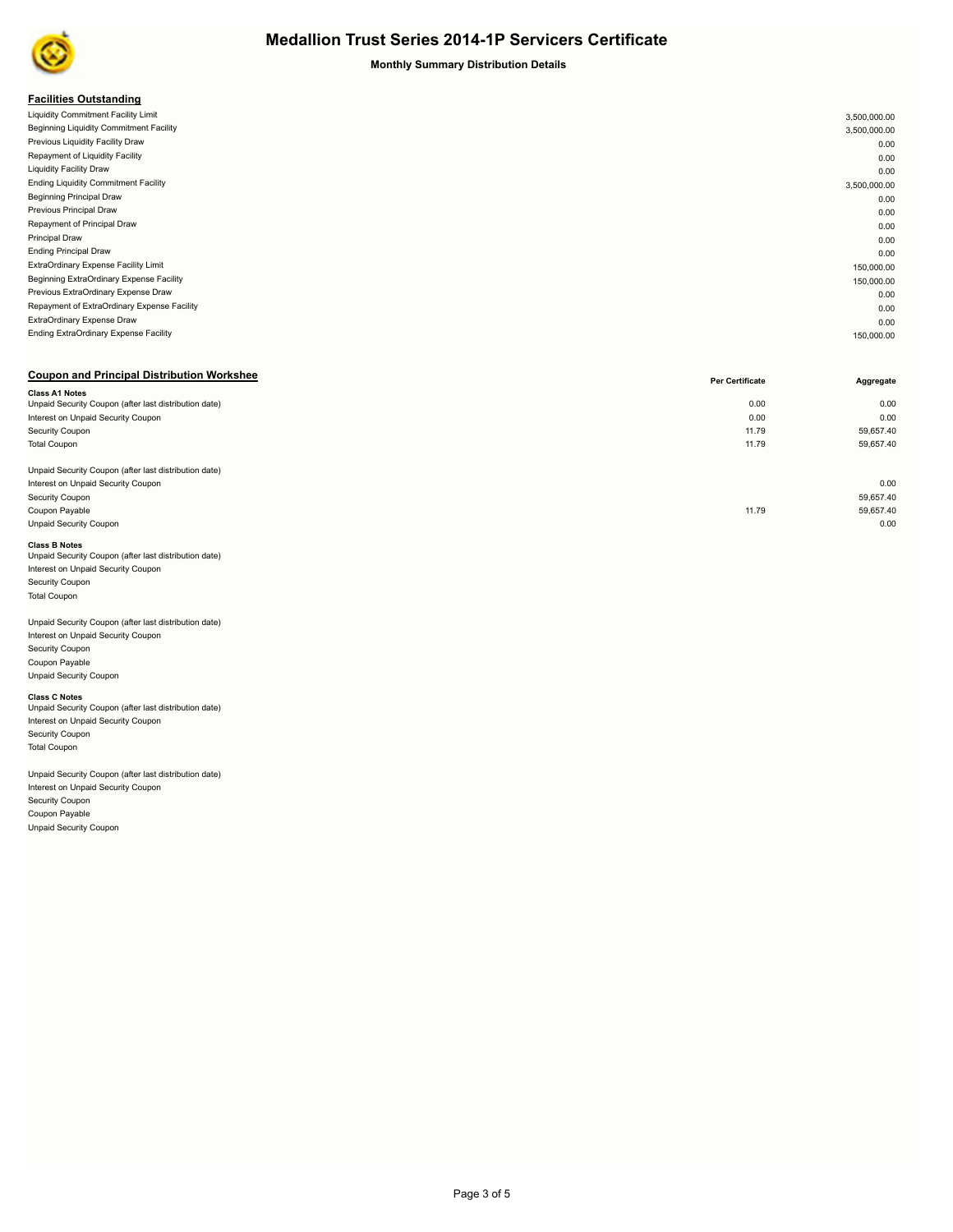

#### **Monthly Summary Distribution Details**

| <b>Principal Amount</b> |
|-------------------------|
|-------------------------|

| .                                                                     |                |
|-----------------------------------------------------------------------|----------------|
| <b>Principal Collection</b>                                           | 2,858,916.36   |
| plus Repurchases                                                      | 0.00           |
| less Total Customer Redraw                                            | $-657, 195.14$ |
| plus Redraw Bond Issue This Month                                     | 0.00           |
| Aggregate Principal Damages from Seller & Servicer                    | 0.00           |
| Principal Chargeoff Reimbursement                                     |                |
| - Class A1 Notes                                                      | 0.00           |
| - Class B Notes                                                       | 0.00           |
| - Class C Notes                                                       | 0.00           |
| <b>Principal Rounding</b>                                             | 19.30          |
|                                                                       |                |
| <b>Scheduled Principal Amount</b>                                     | 244,950.91     |
| Unscheduled Principal Amount - Principal Prepayment                   | 1,193,759.24   |
| Unscheduled Principal Amount - Full Prepayment                        | 1,420,206.21   |
| Unscheduled Principal Amount - less Redraws + Chargeoff Reimbursement | 1,956,770.31   |
|                                                                       |                |
| Total Available Principal Amount for Redraw Bonds                     | 2,201,740.52   |
|                                                                       |                |
| Principal Rounding b/f                                                | 19.30          |
| Total Unscheduled Principal Amount                                    | 1,956,770.31   |
| <b>Total Scheduled Principal Amount</b>                               | 244,950.91     |
| Previous Principal Carryover Amount                                   | 0.00           |
| Total Available Principal Amount for Notes                            | 2,201,740.52   |
| Net Principal Draw                                                    | 0.00           |
| Net Total Available Principal Amount for Notes                        | 2,201,740.52   |
|                                                                       |                |

| <b>Principal Allocation</b>                                  | <b>Certificate Amount</b> | Aggregate       |
|--------------------------------------------------------------|---------------------------|-----------------|
| Class A Percentage via Stepdown                              |                           | 0.00            |
| Class A1 Principal Payment                                   | 365.05                    | 1,847,153.00    |
| Class B Principal Payment                                    | 1,074.49                  | 354,581.70      |
| Class C Principal Payment                                    | 0.00                      | 0.00            |
| Principal rounding c/f                                       |                           | 5.82            |
| Outstanding Principal - beginning period                     |                           | 88,796,569.20   |
| less Principal Repayment                                     |                           | $-2,858,916.36$ |
| plus Total Customer Redraw                                   |                           | 657,195.14      |
| less Principal Losses                                        |                           | 0.00            |
| <b>Plus Substitutions</b>                                    |                           | 0.00            |
| Outstanding Principal - Closing period                       |                           | 86,594,847.98   |
| <b>Principal Losses</b>                                      |                           |                 |
| <b>Principal Losses</b>                                      |                           | 0.00            |
| Principal Draw Amount - Pool Mortgage Insurance Policy       |                           | 0.00            |
| Principal Draw Amount - Individual Mortgage Insurance Policy |                           | 0.00            |
| Net Principal Losses                                         |                           | 0.00            |
| Principal Chargeoff                                          |                           | 0.00            |
| - Class A1 Notes                                             |                           | 0.00            |
| - Class B Notes                                              |                           | 0.00            |
| - Class C Notes                                              |                           | 0.00            |
| <b>Class A1 Notes</b>                                        |                           |                 |
| Beginning Unreimbursed Principal Chargeoffs                  |                           | 0.00            |
| Principal Chargeoff                                          |                           | 0.00            |
| Principal Chargeoff Reimbursement                            |                           | 0.00            |
| <b>Ending Unreimbursed Principal Chargeoffs</b>              |                           | 0.00            |
| <b>Class B Notes</b>                                         |                           |                 |
| Beginning Unreimbursed Principal Chargeoffs                  |                           | 0.00            |

| Principal Chargeoff                      | 0.00 |  |
|------------------------------------------|------|--|
| Principal Chargeoff Reimbursement        | 0.00 |  |
| Ending Unreimbursed Principal Chargeoffs | 0.00 |  |
|                                          |      |  |
|                                          |      |  |

**Class C Notes** Beginning Unreimbursed Principal Chargeoffs 8.000 of the ginning Unreimbursed Principal Chargeoffs **0.00** of the street and the street and the street and the street and the street and the street and the str Principal Chargeoff 0.00 Principal Chargeoff Reimbursement 0.00 Ending Unreimbursed Principal Chargeoffs 0.00